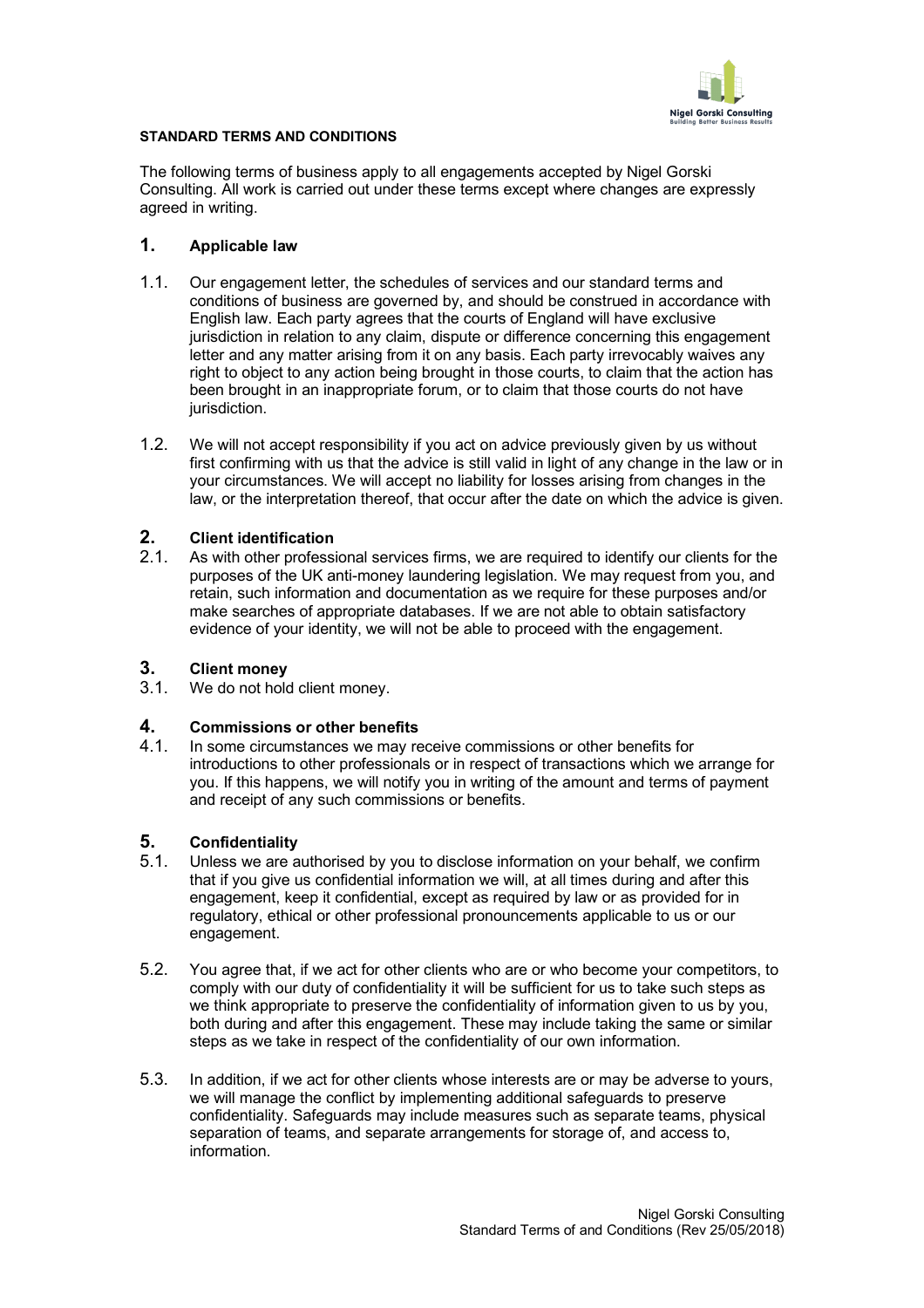

- 5.4. You agree that the effective implementation of such steps or safeguards as described above will provide adequate measures to avoid any real risk of confidentiality being impaired.
- 5.5. We may, on occasions, subcontract work on your affairs to other tax or accounting professionals. The subcontractors will be bound by our client confidentiality terms.
- 5.6. If we use external or cloud based systems, we will ensure confidentiality of your information is maintained.
- 5.7. We reserve the right, for the purpose of promotional activity, training or for other business purposes, to mention that you are a client. As stated above, we will not disclose any confidential information.

# **6. Conflicts of interest**

- 6.1. We will inform you if we become aware of any conflict of interest in our relationship with you or in our relationship with you and another client ,unless we are unable to do so because of our confidentiality obligations. We have safeguards that can be implemented to protect the interests of different clients if a conflict arises. If conflicts are identified which cannot be managed in a way that protects your interests, we regret that we will be unable to provide further services.
- 6.2. If there is a conflict of interest that is capable of being addressed successfully by the adoption of suitable safeguards to protect your interests, we will adopt those safeguards. In resolving the conflict, we would be guided by ICAEW's Code of Ethics, which can be viewed at icaew.com/en/membership/regulations-standards-andguidance/ethics. During and after our engagement, you agree that we reserve the right to act for other clients whose interests are or may compete with or be adverse to yours, subject, of course, to our obligations of confidentiality and the safeguards set out in the paragraph on confidentiality above.

# **7. Data Protection**

- 7.1 In this clause, the following definitions shall apply:
	- 'client personal data' means any personal data provided to us by you, or on your behalf, for the purpose of providing our services to you, pursuant to our engagement letter with you;
	- 'data protection legislation' means all applicable privacy and data protection legislation and regulations including PECR, the GDPR and any applicable national laws, regulations and secondary legislation in the UK relating to the processing of personal data and the privacy of electronic communications, as amended, replaced or updated from time to time;
	- 'controller', 'data subject', 'personal data', and 'process' shall have the meanings given to them in the data protection legislation;
	- 'GDPR' means the General Data Protection Regulation ((EU) 2016/679); and
	- 'PECR' means the Privacy and Electronic Communications (EC Directive) Regulations 2003 (SI 2426/2003).
- 7.2 Should you require any further details regarding our treatment of personal data, please contact our Data Controller.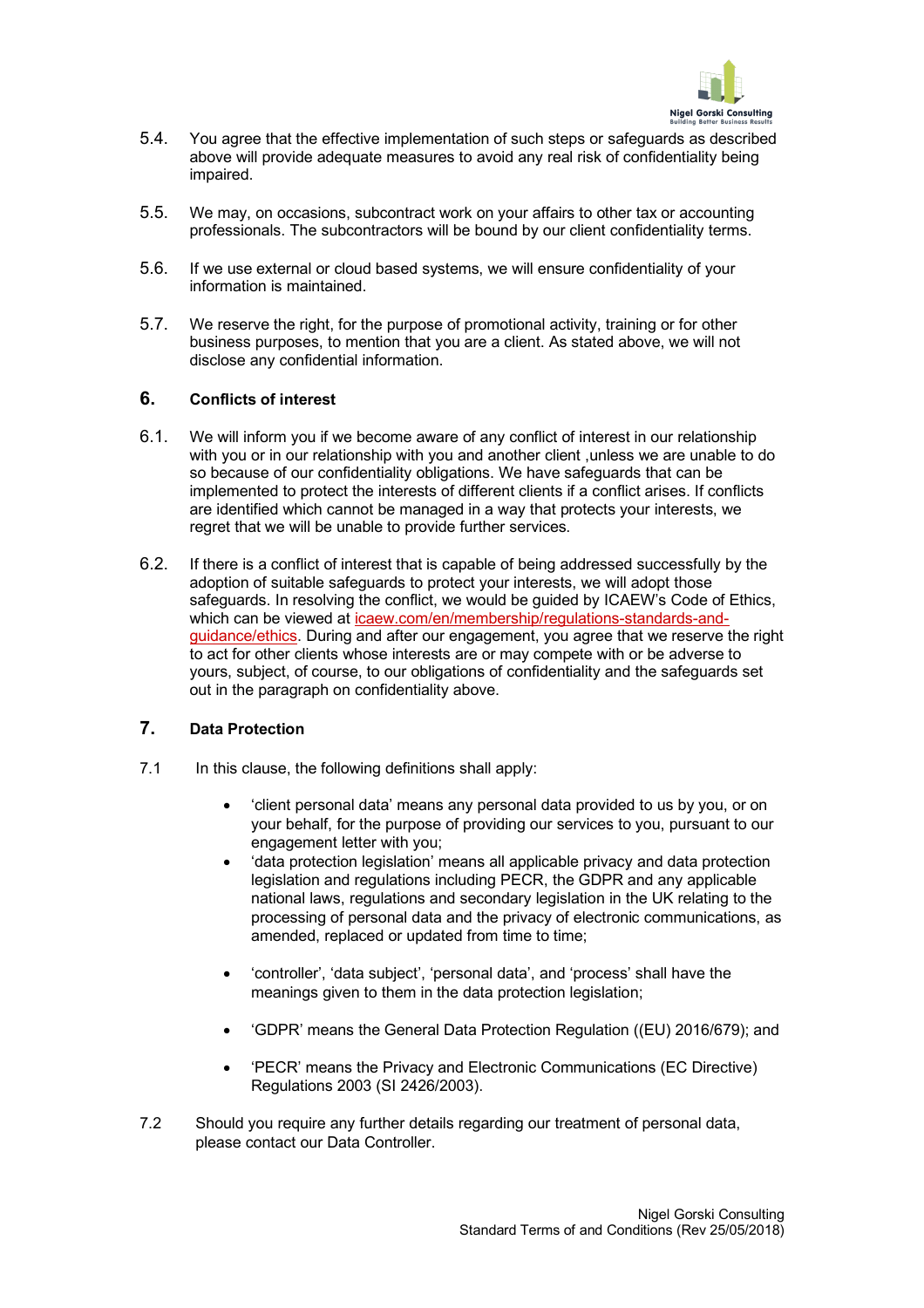

7.3 We shall only process the client personal data:

(i) in order to provide our services to you and perform any other obligations in accordance with our engagement with you;

(ii) in order to comply with our legal or regulatory obligations; and

(iii) where it is necessary for the purposes of our legitimate interests and those interests are not overridden by the data subjects' own privacy rights. Our privacy notice (available at www.nigelgorskiconsulting.co.uk) contains further details as to how we may process client personal data.

- 7.4 For the purpose of providing our services to you, pursuant to our engagement letter, we may disclose the client personal data to our regulatory bodies or other third parties (for example, our professional advisors or service providers).
- 7.5 We shall maintain commercially reasonable and appropriate security measures, including administrative, physical and technical safeguards, to protect against unauthorised or unlawful processing of the client personal data and against accidental loss or destruction of, or damage to, the client personal data.

# **8. Disengagement**

8.1. If we resign or are asked to resign, we will normally issue a disengagement letter to ensure that our respective responsibilities are clear. If we have no contact with you for a period of 18 months or more, we may issue to your last known address a disengagement letter and thereafter cease to act.

# **9. Electronic and other communication**

- 9.1. Unless you instruct us otherwise, we may, if appropriate, communicate with you and with third parties by email or other electronic means. The recipient is responsible for virus checking emails and any attachments.
- 9.2. With electronic communication, there is a risk of non-receipt, delayed receipt, inadvertent misdirection or interception by third parties. We use virus-scanning software to reduce the risk of viruses and similar damaging items being transmitted in emails or by electronic storage devices. Nevertheless, electronic communication is not totally secure and we cannot be held responsible for damage or loss caused by viruses or for communications which are corrupted or altered after despatch. Nor can we accept any liability for problems or accidental errors relating to this means of communication, especially in relation to commercially sensitive material. These are risks you must bear in return for greater efficiency and lower costs. If you do not wish to accept these risks, please let us know and we will communicate by paper mail, other than when electronic submission is mandatory.
- 9.3. Any communication by us with you sent through the postal [or DX] system is deemed to arrive at your postal address two working days after the day the document was sent.

# **10. Fees and payment terms**

10.1. Our fees may depend, not only upon the time spent on your affairs, but also on the level of skill and responsibility and the importance and value of the advice we provide, as well as the level of risk.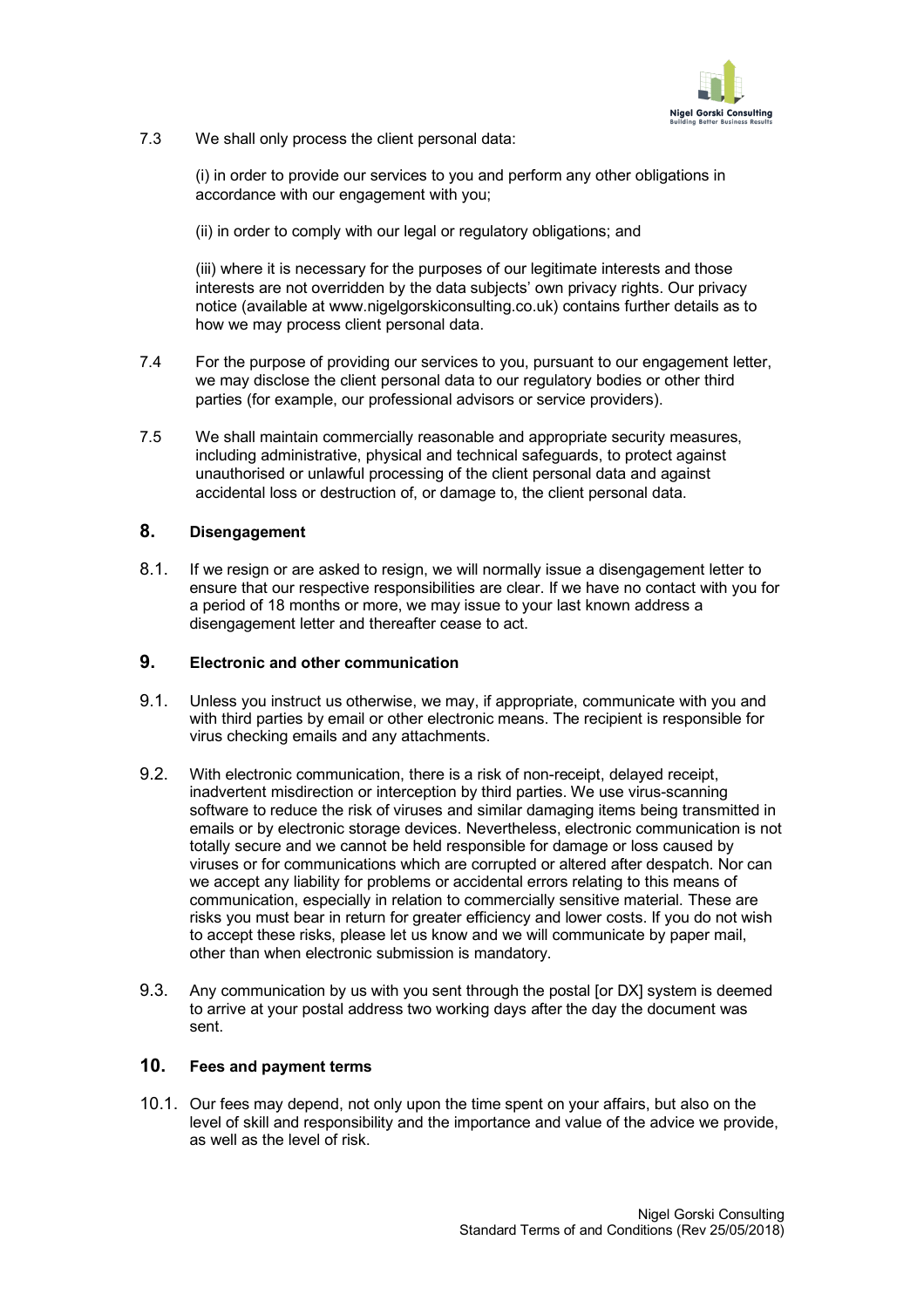

- 10.2. If we provide you with an estimate of our fees for any specific work, the estimate will not be contractually binding unless we explicitly state that will be the case. Otherwise, our fees will be calculated on the basis of the hours worked by each member of staff necessarily engaged on your affairs, multiplied by their charge-out rate per hour, VAT being charged thereon. Indicative hourly charge-out rates are as follows:
	- § £95 per hour
- 10.3. If requested, we may indicate a fixed fee for the provision of specific services or an indicative range of fees for a particular assignment. It is not our practice to identify fixed fees for more than a year ahead as such fee quotes need to be reviewed in the light of events. If it becomes apparent to us, due to unforeseen circumstances, that a fee quote is inadequate, we reserve the right to notify you of a revised figure or range and to seek your agreement thereto.
- 10.4. In some cases, you may be entitled to assistance with your professional fees, particularly in relation to any investigation into your tax affairs by HMRC. Assistance may be provided through insurance policies you hold or via membership of a professional or trade body. Other than where such insurance was arranged through us, you will need to advise us of any such insurance cover you have. You will remain liable for our fees regardless of whether all or part are liable to be paid by your insurers.
- 10.5. Our invoices will be due for payment within 14 days of issue. Our fees are exclusive of VAT which will be added where it is chargeable. Any disbursements we incur on your behalf, and expenses incurred in the course of carrying out our work for you, will be added to our invoices where appropriate.
- 10.6. Unless otherwise agreed to the contrary, our fees do not include the costs of any third party, counsel or other professional fees. If these costs are incurred to fulfil our engagement, such necessary additional charges may be payable by you.
- 10.7. We reserve the right to charge interest on late paid invoices at the rate of [8%] above bank base rates under the Late Payment of Commercial Debts (Interest) Act 1998. We also reserve the right to suspend our services or to cease to act for you, having given written notice, if payment of any fees is unduly delayed. We intend to exercise these rights only if it is fair and reasonable to do so.
- 10.8. If you do not accept that an invoiced fee is fair and reasonable, you must notify us within 21 days of receipt, failing which, you will be deemed to have accepted that payment is due.
- 10.9. If a client company, trust or other entity is unable or unwilling to settle our fees, we reserve the right to seek payment from the individual (or parent company) giving us instructions on behalf of the client, and we shall be entitled to enforce any sums due against the group company or individual nominated to act for you.

## **11. Help us to give you the best service**

- 11.1. We are committed to providing you with a high quality service that is both efficient and effective. If, at any point you would like to discuss with us how our service to you could be improved, or if you are dissatisfied with the service you are receiving, please let us know by contacting Nigel Gorski.
- 11.2. We undertake to look into any complaint carefully and promptly and to do all we can to explain the position to you. If we do not answer your complaint to your satisfaction, you may, of course, take up the matter with our professional body, ICAEW.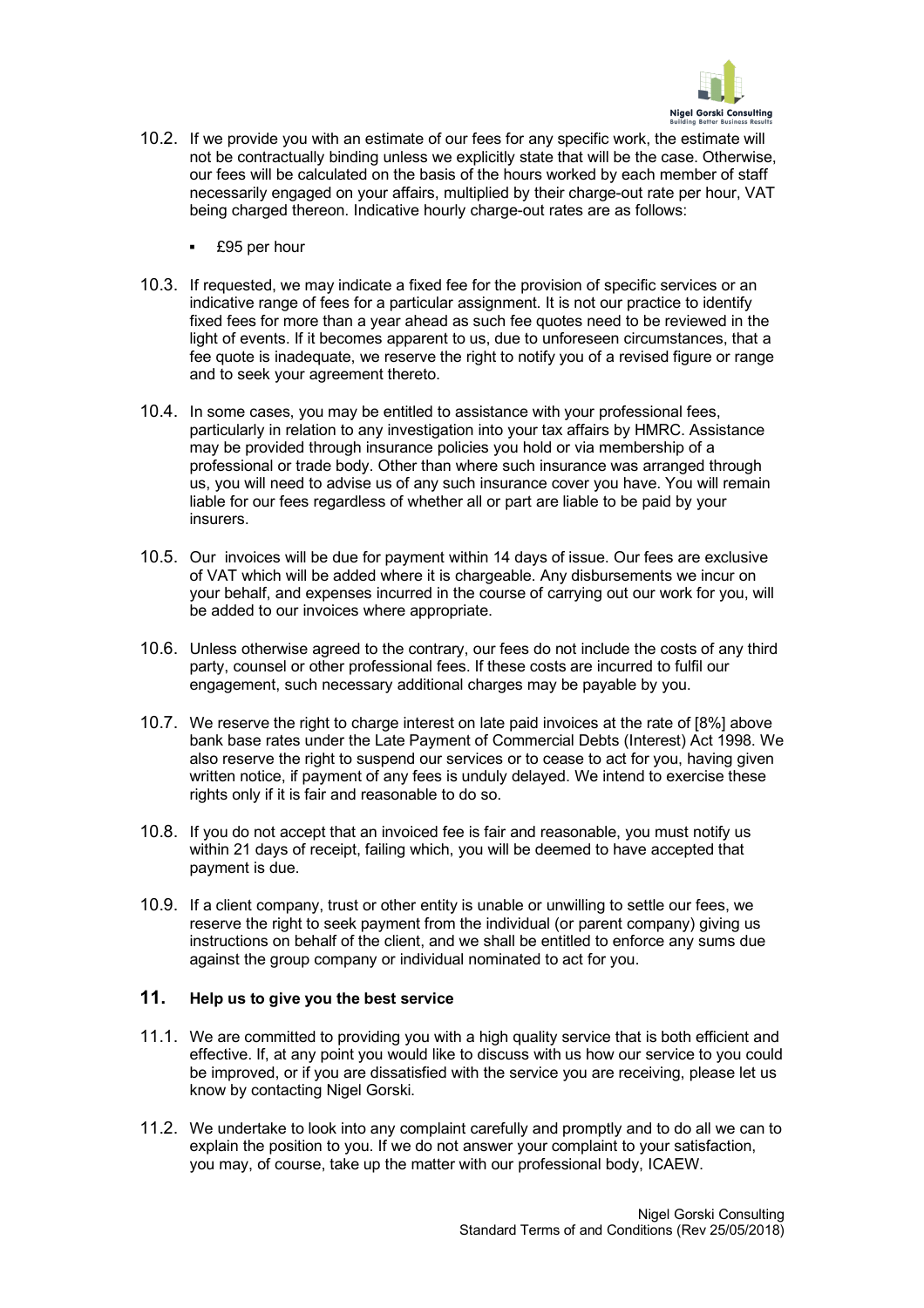

# **12. Intellectual property rights and use of our name**

- 12.1. We will retain all intellectual property rights in any document prepared by us during the course of carrying out the engagement except where the law specifically states otherwise.
- 12.2. You are not permitted to use our name in any statement or document you may issue unless our prior written consent has been obtained. The only exception to this restriction would be statements or documents that, in accordance with applicable law, are to be made public.

## **13. Interpretation**

13.1. If any provision of our engagement letter or terms of business is held to be void, that provision will be deemed not to form part of this contract. In the event of any conflict between these terms of business and the engagement letter or appendices, the relevant provision in the engagement letter or schedules will take precedence.

# **14. Internal disputes within a client**

14.1. If we become aware of a dispute between the parties who own the business. or who are in some way involved in its ownership and management, it should be noted that our client is the business and we would not provide information or services to one party without the express knowledge and permission of all parties. Unless otherwise agreed by all parties, we will continue to supply information to the registered office or normal place of business for the attention of the directors / proprietors. If conflicting advice, information or instructions are received from different directors / principals in the business, we will refer the matter back you and take no further action until the you has agreed the action to be taken.

## **15. Investment advice (including insurance mediation services)**

15.1. Investment business is regulated by the Financial Services and Markets Act 2000. If, during the provision of professional services to you, you need advice on investments including insurances, we may have to refer you to someone who is authorised by the Financial Conduct Authority, as we are not.

# **16. Lien**

16.1. Insofar as we are permitted to so by law or by professional guidelines, we reserve the right to exercise a lien over all funds, documents and records in our possession relating to all engagements for you until all outstanding fees and disbursements are paid in full.

## **17. Limitation of third party rights**

17.1. The advice and information we provide to you as part of our service is for your sole use, and not for any third party to whom you may communicate it, unless we have expressly agreed in the engagement letter that a specified third party may rely on our work. We accept no responsibility to third parties, including any group company to whom the engagement letter is not addressed, for any advice, information or material produced as part of our work for you which you make available to them. A party to this agreement is the only person who has the right to enforce any of its terms, and no rights or benefits are conferred on any third party under the Contracts (Rights of Third Parties) Act 1999.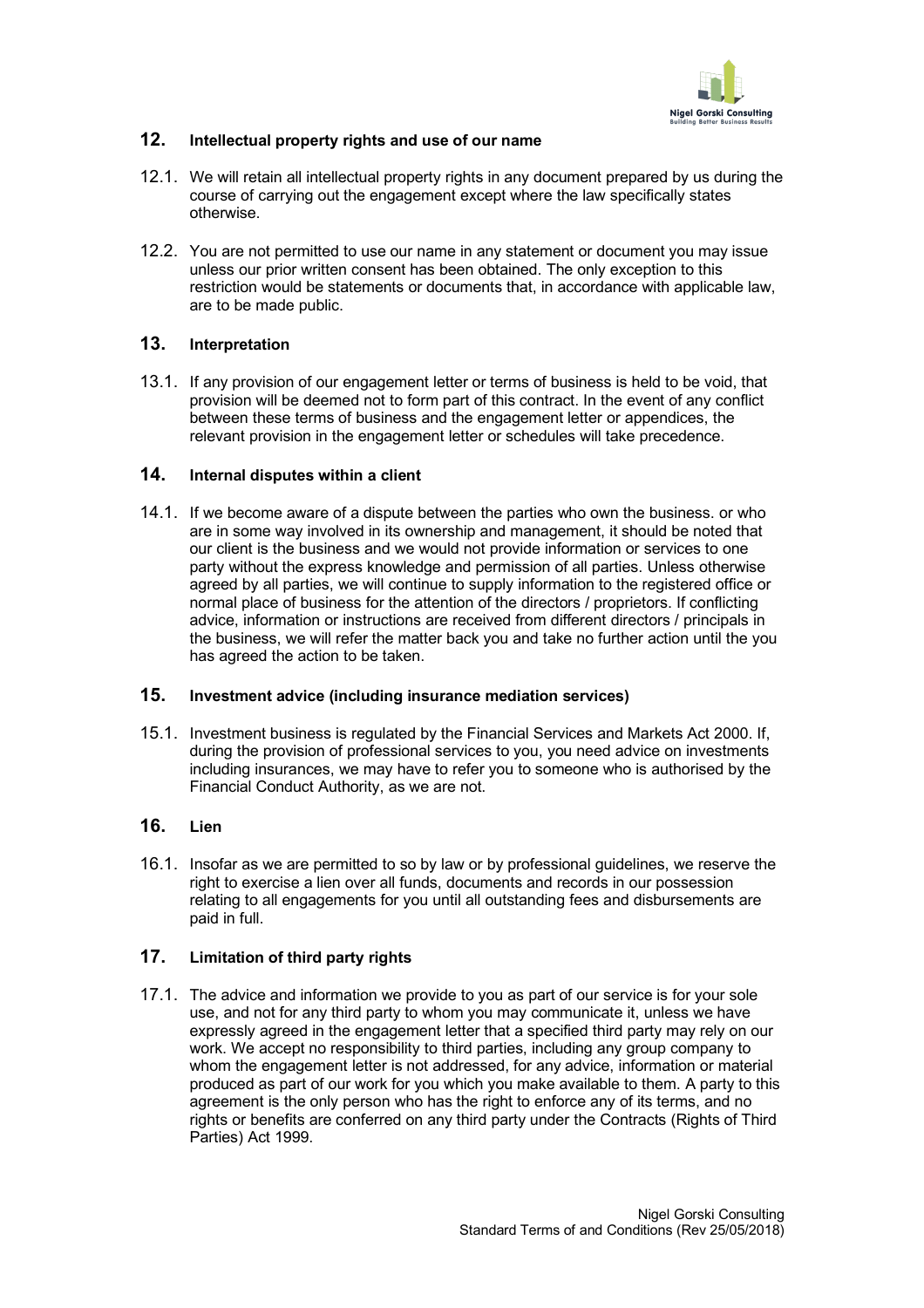

# **18. Period of engagement and termination**

- 18.1. Unless otherwise agreed in our engagement letter, our work will begin when we receive implicit or explicit acceptance of that letter. Except as stated in that letter, we will not be responsible for periods before that date.
- 18.2. Each of us may terminate our agreement by giving not less than 21 days' notice in writing to the other party except if you fail to cooperate with us or we have reason to believe that you have provided us [or HMRC] with misleading information, in which case we may terminate this agreement immediately. Termination will be without prejudice to any rights that may have accrued to either of us before termination.
- 18.3. We reserve the right to terminate the engagement between us with immediate effect in the event of: your insolvency, bankruptcy or other arrangement being reached with creditors; an independence issue or change in the law which means we can no longer act; failure to pay our fees by the due dates; or either party being in breach of their obligations if this is not corrected within 30 days of being asked to do so.
- 18.4. In the event of termination of our contract, we will endeavour to agree with you the arrangements for the completion of work in progress at that time, unless we are required for legal or regulatory reasons to cease work immediately. In that event, we will not be required to carry out further work and shall not be responsible or liable for any consequences arising from termination.

## **19. Professional rules and statutory obligations**

19.1. We will observe and act in accordance with the Bye-laws, regulations and Code of Ethics of ICAEW and will accept instructions to act for you on this basis. [In particular you give us the authority to correct errors made by HMRC if we become aware of them.] We will not be liable for any loss, damage or cost arising from our compliance with statutory or regulatory obligations. You can see copies of these requirements in our offices. The requirements are also available online at icaew.com/en/membership/regulations-standards-and-guidance.

## **20. Quality control**

- 20.1. As part of our ongoing commitment to provide a quality service, our files are periodically reviewed by an independent regulatory or quality control body. These reviewers are highly experienced professionals and are bound by the same rules of confidentiality as our principal.
- 20.2. When dealing with HMRC on your behalf we are required to be honest and to take reasonable care to ensure that your returns are correct. To enable us to do this, you are required to be honest with us and to provide us with all necessary information in a timely manner. For more information about 'Your Charter' for your dealings with HMRC, visit www.gov.uk/government/publications/your-charter. To the best of our abilities, we will ensure that HMRC meet their side of the Charter in their dealings with you.

## **21. Reliance on advice**

21.1. We will endeavour to record all advice on important matters in writing. Advice given orally is not intended to be relied upon unless confirmed in writing. Therefore, if we provide oral advice (for example, during the course of a meeting or a telephone conversation) and you wish to be able to rely on that advice, you must ask for the advice to be confirmed by us in writing.